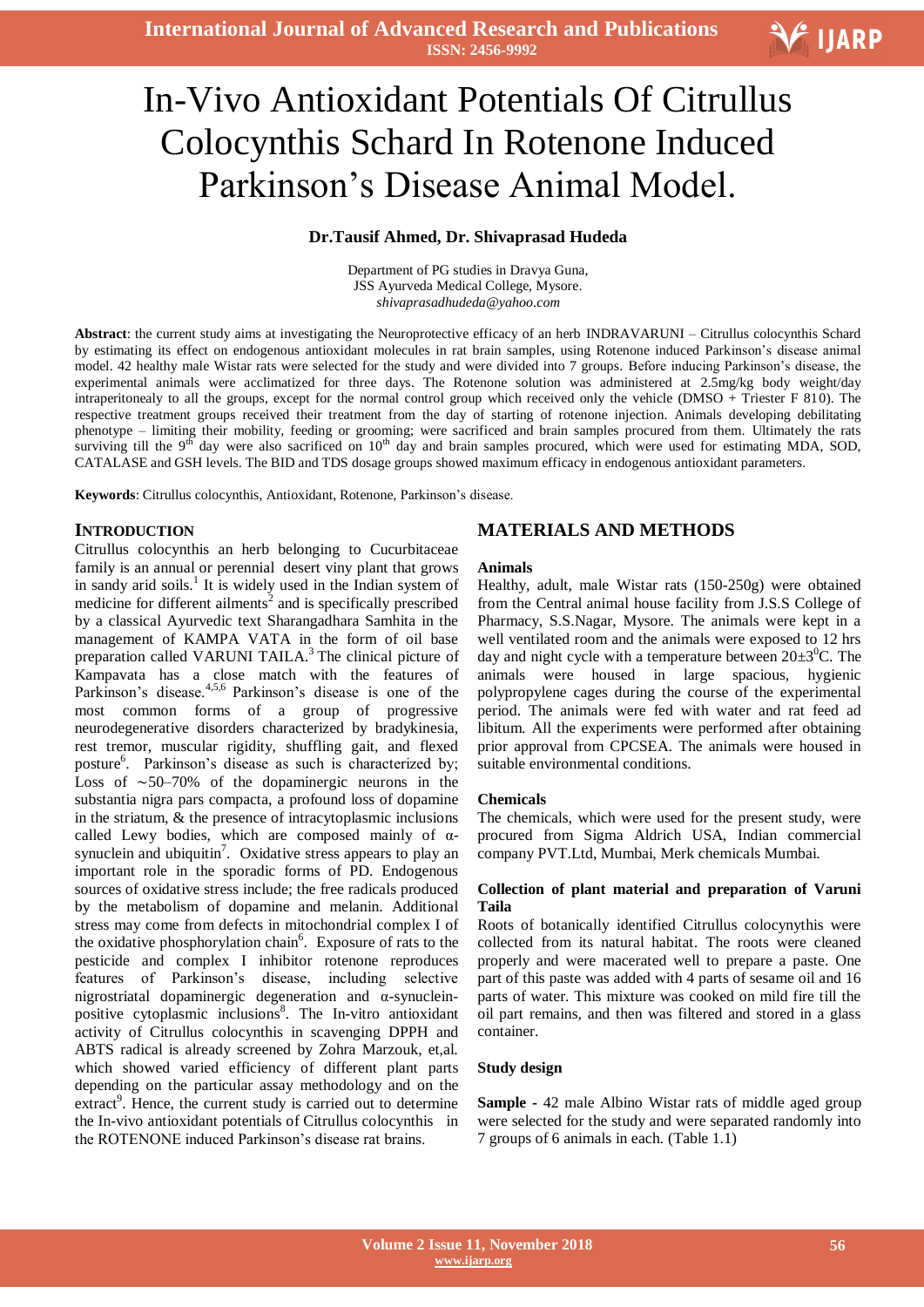

| SI.<br>N <sub>0</sub> | <b>Groups</b>          | No.<br>of<br>Rats | <b>Inducing PD</b>                                | Treatment                                 |
|-----------------------|------------------------|-------------------|---------------------------------------------------|-------------------------------------------|
| 1                     | Negative<br>Control    | 6                 | $Rotenone +$<br>98% Triester F 810<br>$+2\%$ DMSO | Not Treated                               |
| $\overline{c}$        | Normal<br>Control      | 6                 | Only 98% Triester F<br>$810 + 2\%$ DMSO           | Not Treated                               |
| 3                     | Vehicle<br>Control     | 6                 | $Rotenone +$<br>98% Triester F 810<br>$+2\%$ DMSO | Taila (Plain sesame oil<br>$-1.34$ ml/Kg) |
| 4                     | Test<br>group A        | 6                 | $Rotenone +$<br>98% Triester F 810<br>$+2\%$ DMSO | Varunitaila (1.34ml/Kg)<br>OD dose        |
| 5                     | <b>Test</b><br>group B | 6                 | $Rotenone +$<br>98% Triester F 810<br>$+2\%$ DMSO | Varunitaila (1.34ml/Kg)<br>Bid dose       |
| 6                     | <b>Test</b><br>group C | 6                 | $Rotenone +$<br>98% Triester F 810<br>$+2\%$ DMSO | Varunitaila (1.34ml/Kg)<br>Tds dose       |
|                       | Standard<br>Treated    | 6                 | $Rotenone +$<br>98% Triester F 810<br>$+2\%$ DMSO | Standard dose<br>$(10mg/Kg)$ of L-Dopa    |

## *Table 1.1: Depicting various groups employed and their respective treatments.*

## **Preparation of Rotenone solution**

Rotenone solution was prepared as a stock for 3 days in 100% Dimethylsulfoxide (DMSO) and diluted in medium chain triglyceride, Caprylic / Capric Triglyceride (Triester F 810) to obtain a final concentration of 2.5mg/ml rotenone in 98% Triester F 810 & 2% DMSO. Vortexing the solution creates a stable emulsion of the DMSO containing rotenone &Triester F 810. Fresh stock solution was prepared twice a week and stored in a vial protected from light. Vortexing of the vial several times before each injection was ensured to eliminate the possibility of settling<sup>10</sup>.

## **Schedule of the procedure**

Before inducing PD, the experimental animals were acclimatized for three days. The Rotenone solution thus prepared was administered at 1ml/kg body weight/day intraperitonealy to all the groups, except for the normal control group which received only the vehicle (DMSO + Triester  $\overline{F}$  810)<sup>10</sup>. The respective treatment groups received their treatment from the day of starting of rotenone injection $11$ . During daily handling, animals were observed closely for the emergence of Parkinson's disease phenotype<sup>10,</sup>  $11$ . Animals developing debilitating phenotype – limiting their mobility, feeding or grooming; were sacrificed and brain samples procured from them  $\frac{7}{1}$ . Ultimately the rats surviving till the  $9<sup>th</sup>$  day were also sacrificed on  $10<sup>th</sup>$  day and brain samples procured, which were used for the estimation of endogenous antioxidant enzymes and lipid peroxidation levels.

#### **Preparation of post-mitochondrial supernatant**

The animals were sacrificed by decapitation on the  $10<sup>th</sup>$  day of treatment or when they develop debilitating phenotype. The brain was removed, dissected into 2 halves mid-sagitally and washed in cold normal saline and kept on ice and subsequently whattman filter paper, then weighed and homogenized in cold phosphate buffer (0.1 M, pH 7.4). The homogenates were centrifuged at 10000 rpm for 10 min at 4ºC and post-mitochondrial supernatant (PMS) was used for the estimation of Lipid peroxidation. The supernatant was again centrifuged at 15000 rpm for 1 hr at 4ºC and the

 supernatant obtained was used for further estimation of GSH, SOD and CAT.

## **Estimation of Superoxide Dismutase (SOD) <sup>12</sup>levels**

The Superoxide Dismutase (SOD) levels was determined by the method explained by Misra.HP et al,.based upon the ability of SOD to inhibit the auto-oxidation of epinephrine to adrenochrome at alkaline PH, Which was measured UV Spectroscopically. Inhibition of the chromogen formation by superoxide dismutase was linear with increase in enzyme concentration. 150μl of carbonate buffer was added to 50ml of tissue homogenate. 100μl of Adrenaline was added directly in cuvette after putting in UV cuvette holder. Absorbance was read at  $480$ nm  $(A_0-A_{60})$  (kinetic mode). The total protein content of the tissue homogenate was determined by standard curve of protein. The enzyme concentration has been expressed as U/mg protein, where 1U of the enzyme is defined as the amount of enzyme required to inhibit the rate of epinephrine auto-oxidation by 50% under the conditions of the assay.

## **Estimation of Catalase (CAT) Enzyme<sup>13</sup>**

The Catalase enzyme in the brain samples was assayed using the methodology described by Aebi H et al., based on the ability of Catalase enzyme to decompose Hydrogen peroxide radical to water and oxygen molecule.

$$
2H_2O_2 \xrightarrow{\text{CATALASE}} H_2O + O_2
$$

In presence of CAT,  $H_2O_2$  shows a continual decrease in absorbance when measured in UV range. The decomposition of  $H_2O_2$  can be followed directly by the decrease in absorbance at 240nm. The difference in absorbance (∆A 240) per unit time is a measure of the activity. 3ml of  $H_2O_2$  + Phosphate Buffer solution was added to 50μl of tissue homogenate. The above solution was kept in cuvette and reading was taken at zero time and 120 minute (absorbance at 240nm). The extinction coefficient of 0.04 mM<sup>-1</sup>cm<sup>-1</sup> was used to determine the specific activity of catalase. A unit of catalase is defined as the quantity, which decomposes  $1.0 \mu M$ of H<sub>2</sub>O<sub>2</sub> per min at pH 7.0 at 25<sup>°</sup>C, while this H<sub>2</sub>O<sub>2</sub> concentration falls from 10.3 to 9.2mM. The total protein content of the tissue homogenate was determined by standard curve of protein. The data was expressed as U/mg protein.

## **Estimation of Glutathione (GSH) <sup>13</sup>levels**

The Glutathione (GSH) is a non-protein compound containing sulfyhydryl group in its structure. It is estimated in the brain samples using the methodology described by Aebi H et al., based on the principle that DTNB (Dithiobis2 nitro benzoic acid) is reduced by sulfyhydryl compound to an intensely yellow coloured compound. The absorbance of the reduced chromogen is measured at 412nm and is directly proportional to the GSH concentration. 500μl TCA solution was added to 500μl of tissue homogenate and then it was centrifuged. 500μl of supernatant was incubated with 3ml of Phosphate Buffer Solution and 500μl of DTNB for 10 mins at room temperature. Absorbance was read at 412nm (photometric method). The absorbance of the samples was recorded against the blank at 412 nm. GSH concentration was calculated from the standard curve by multiplying with the dilution factor.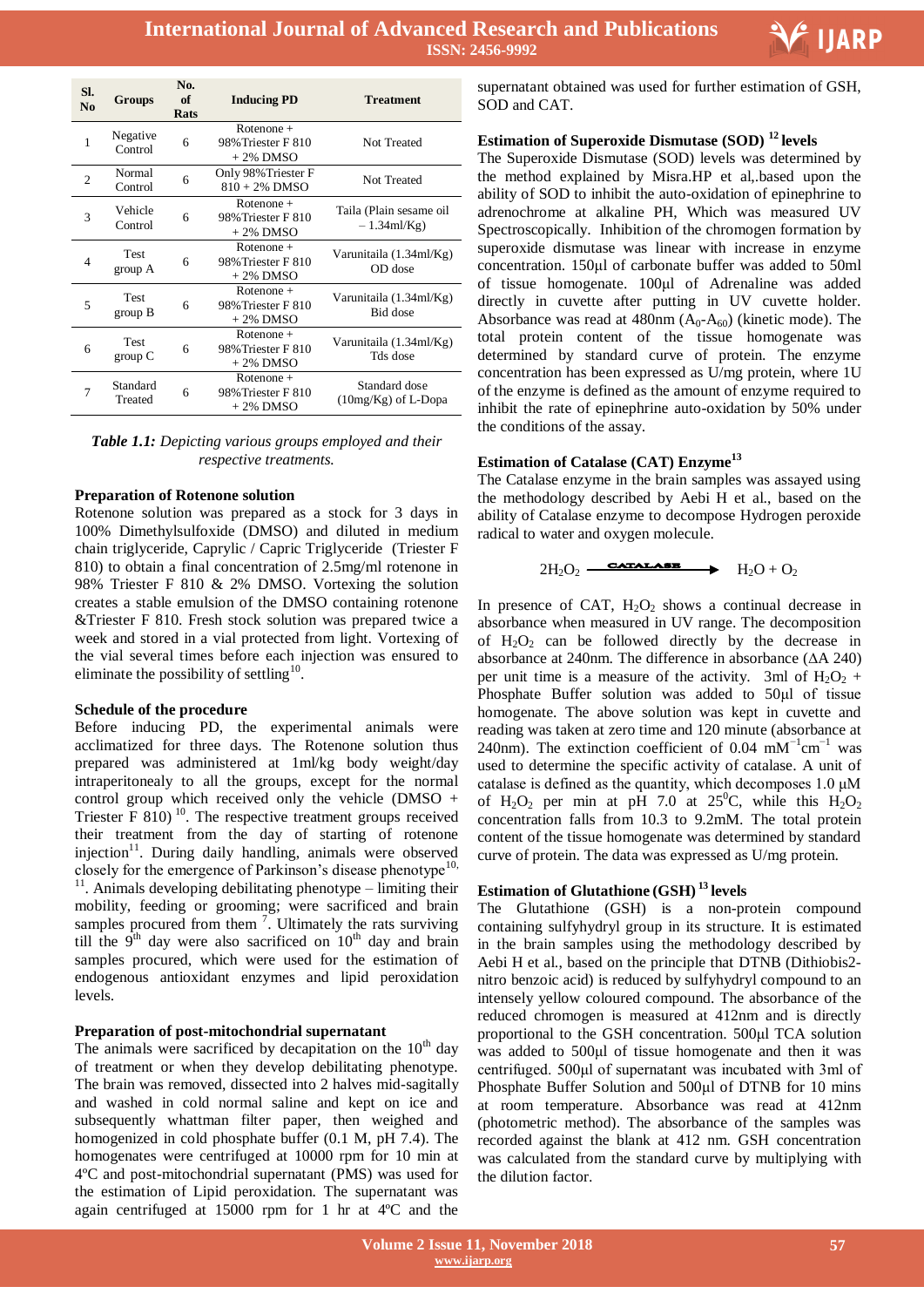## **Lipid peroxidation – Malondialdehyde (MDA) Levels<sup>13</sup>**

Malondialdehyde formed from the breakdown of polyunsaturated fatty acids, serves as a convenient index for determining the extent of peroxidation reaction. Malondialdehyde reacts with thiobarbituric acid to form red colour species (TBARS), which is measured at 535nm. 1ml of tissue homogenate was combined with 2ml of TCA-TBA-HCl reagent (15%w/v TCA, 0.375%w/v TBA and 0.2ml of 0.25 N HCl) and mixed thoroughly. The solution was heated for 15 mins in a boiling water bath. After cooling, the flocculent precipitate was removed by centrifugation at 1000 rpm for 10 min. The absorbance of the supernatant was measured at 532nm against a blank that contains all the reagents minus the tissue homogenate. The malondialdehyde concentration of the sample can be calculated using extinction co-efficient of  $1.56 \times x$  $105M^{-1}$ cm<sup>-1</sup> . Malondialdehyde concentration  $(M)$  = Absorbance at 532nm / 1.56 x 10.

#### **Statistical Analysis**

All the values were expressed as Mean  $\pm$  SD. The data was statistically analysed using One-way ANOVA with Post Hoc Tukey's multiple comparison test using SPSS software. The values of  $p < 0.01$  were considered as significant.

## **RESULTS**

## **SOD Levels**

Mean values of SOD levels expressed in U/mg protien is shown in Fig.1 Normal group showing a mean value of 108.0288333 U/mg protien is significantly different from rest of the groups. However Test group C with mean SOD levels 65.2195 U/mg protien has shown significant difference from Negative, Vehicle, Test Group A, Test group B and Standard control groups.

#### **Catalase enzyme**

Mean values of Catalase levels expressed in U/mg protien is shown in Fig.2 Normal group showing a mean value of 0.462833333 U/mg protien is significantly different from rest of the groups. And no group has shown statistically significant difference from the negative control group.

#### **Glutathione Levels**

Mean values of Glutathione levels expressed in µM/mg protien is shown in Fig.3 Normal group showing a mean value of 21.0258  $\mu$ M/mg protien is significantly different from rest of the groups. And none of the groups show statistically significant difference from the negative control group at 99% confidence level. However if the confidence level is reduced to 95%, the Test group C Vs Negative control group has shown a significance level of 0.048 which  $is \leq 0.05$ , hence the difference here could be considered as moderately significant.

#### **Lipid peroxidation – MDA Levels**

Mean values of MDA levels expressed in nM/mg protien is shown in Fig.4 Normal group showing a mean value of 13.3385 nM/mg protien is significantly different from rest of the groups. However the Test group B and C with mean MDA levels 90.24816667 nM/mg protien and 91.87333333 nM/mg protien respectively has shown significant difference from the Negative control group.



V IJARP

*Figure 1: Means of SOD levels represented in Unit / mg of protien.*



*Figure 2: Means of CATALASE enzyme levels in unit/mg protien.*





*Figure 3: Means of GSH levels in µM / mg of protien.*

*Figure 4: Means of MDA levels in nM / mg of protien.*

## **DISCUSSION**

Varuni Taila prescribed by an Ayurvedic text in the management of a clinical condition called Kampavata<sup>3</sup>, whose features closely match with that of Parkinson's disease<br><sup>4,5,6</sup> Parkinson's disease being a progressive Parkinson's disease being a progressive neurodegenerative disorder, the current study is taken up to evaluate the neuroprotective efficacy of the test drug by estimating the endogenous antioxidant activity in rat brains. There are various animal models described which mimic Parkinsonian features, however the neurotoxin Rotenone is a

 **Volume 2 Issue 11, November 2018 www.ijarp.org**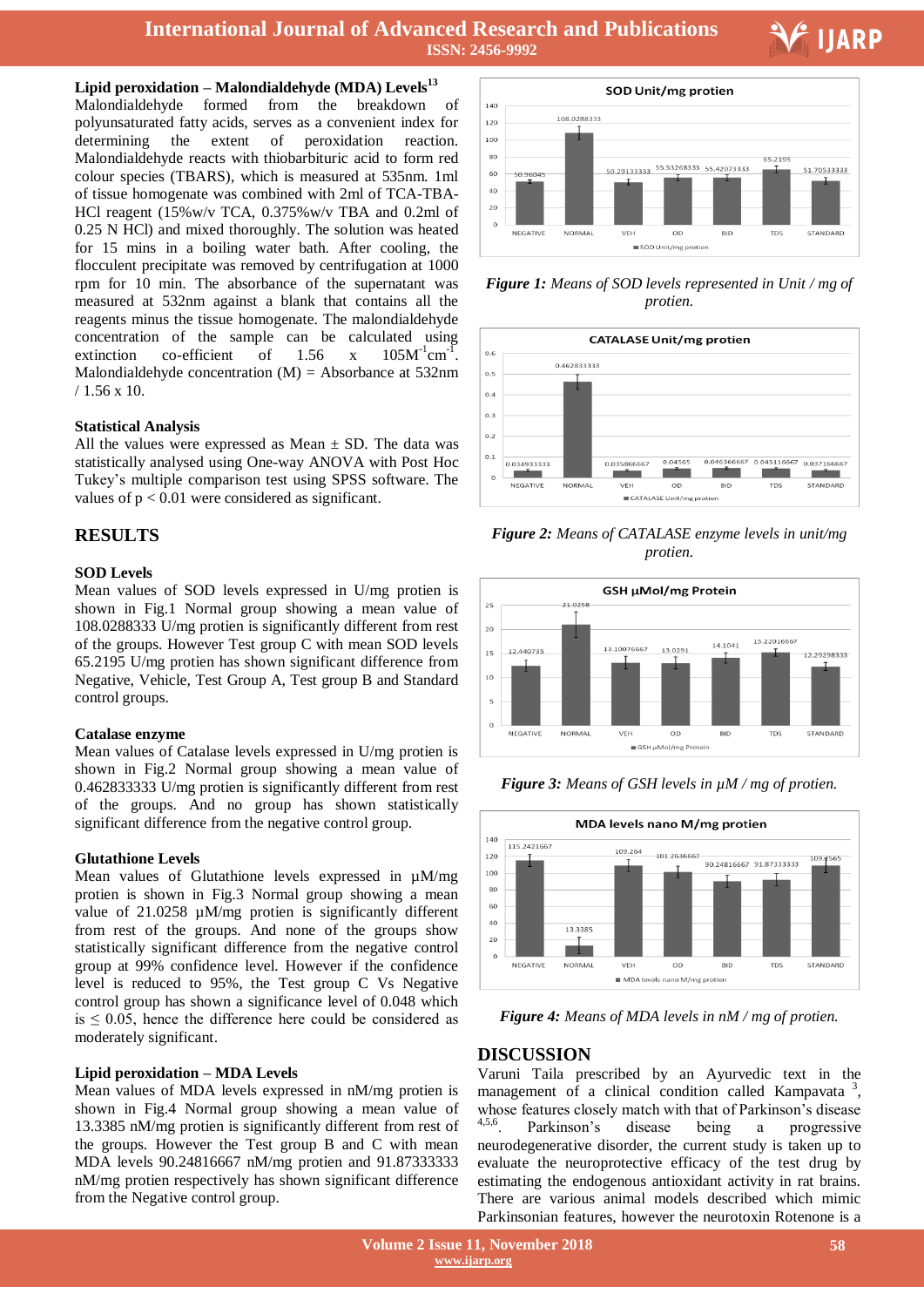

Ξ

mitochondrial complex I inhibitor of the oxidative phosphorylation chain<sup>6</sup>. A similar pathway is also identified to be a cause for the production of oxidative stress in the pathogenesis of Parkinson's disease; hence Rotenone was selected for inducing Parkinson's disease in rats. The rat brain samples from all the groups were analysed for endogenous antioxidant enzymes and the results were subjected to statistical analysis. The SOD, Catalase and GSH levels were significantly high in the Normal control group when compared to other groups. This suggests that the neurotoxin Rotenone treatment has significantly lowered the endogenous antioxidant enzyme levels, as a result of mitochondrial dysfunction and increased oxidative stress. Meanwhile the Standard control group shows no difference (P value = 1.000) with the Negative control group with respect to SOD, Catalase and GSH levels, this suggests that the standard drug L-Dopa does not impart any effect on the neurotoxin induced oxidative stress. Even the Vehicle control (Taila administered) group and the Test group A (OD Dosage) also did not show significant difference with negative control group. With respect to SOD levels, the Test group C (TDS Dosage) shows significant difference from the groups Negative control, Vehicle control, Standard control, Test group A and Test group B. This signifies the efficacy of the test drug in TDS dosage to prevent the fall in SOD levels in rotenone treated rat brain samples. Catalase enzyme as concerned, none of the groups (other than normal control group) has shown any significant elevation. Hence it suggests that the test drug does not have any effect on Catalase enzyme elevation. The reason remain unclear, as described elsewhere by Zohra Marzouk, et,al. in an In-vitro antioxidant study which showed varied efficiency of different plant parts depending on the particular assay methodology and on the extract<sup>9</sup>. The varied phyto-constituents may impart varied effects on the endogenous anti oxidant enzymes depending upon their relative bio availability at the site of action. When coming to reduced Glutathione (GSH) levels, the Test group C (TDS dosage) has shown moderately significant difference from the Negative control group, suggesting some activity of the Test drug in its TDS dosage in elevating GSH levels. MDA levels are significantly elevated in all the groups when compared to the Normal control group. However the BID and TDS dosage of the Test drug has significantly inhibited the lipid peroxidation when compared to the Negative control group. The endogenous anti oxidant activity seen in the brain samples with respect to SOD and GSH levels can be attributed to the flavonoids present in the roots of Citrullus colocynthis. The recent researches have unleashed a number of potential mechanisms unrelated to the actual antioxidant capacity, by which flavonoids could account for at least part of the health benefits<sup>14</sup>. It appears that flavonoids are actually pro-oxidants under normal physiological conditions, i.e. they generate free radicals in small quantities<sup>15,16</sup>. This apparently harmful property however appears to up regulate the synthesis of antioxidant enzymes such as SOD, Catalase and Glutathione peroxidase, in what might be termed as "INDIRECT" antioxidant effect $17,18,19$ . The concept of anti oxidant and pro oxidant effects is yet to be understood clearly. The homeostasis between these two is considered to be an important aspect of such an understanding.

## **CONCLUSION**

The prescribed dosage of Varuni Taila in TDS frequency remained effective in elevating the SOD and GSH levels. While coming to lipid peroxidation the Bid dosage along with Tds dosage was also found effective in lowering the MDA levels. The OD dosage of Varuni Taila, plain Tila Taila and the Standard drug L-Dopa did not show any activity against the oxidative stress induced by the neurotoxin Rotenone in the current study.

## **REFERENCES**

- [1] Lloyd John .U, "Citrullus colocynthis", The western druggist, Chicago, Reprint – 1898.
- [2] Shastry JLN."Dravya Guna Vijnana" Reprint. 2010.Vol. 2, P. 239-241
- [3] Sharangadhara acharya. Trans. Shrikantha Murthy KR. Sharangadharasamhita, Madhyamakhanda, Snehakalpaadhyaya, Reprint. 2009. shloka. No. 111- 112; P. 126
- [4] Madhavakara. Ed Dr. Brahmanand Tripathi; Madhava Nidanam with Madhukoshateeka; Chaukambha publications Vol. 1, Chapter. 22, P. 551
- [5] Basavaraja acharya. Basavarajeeyam; Chaukambha publications, 2005; Chapter  $6<sup>th</sup>$ , P. 100
- [6] DeLong MR, Juncos JL. Harrison's principles of internal medicine –  $17<sup>th</sup>$  edition; Chapter: 366; P. 2549-2557
- [7] M.G. Spillantini, M.L. Schmidt et al " α- synuclein in Lewy bodies" Nature Vol. 388, No. 6645, P. 839-840, 1997
- [8] Betarbet R, Sherer TB, Kim JH, Baptista M, Cookson MR, Greenamyre JT "Chronic systemic exposure reproduces features of Parkinson's disease"; Nat Neuroscience: 2000; 3: 1301-1306.
- [9] Zohra Marzouk, Belsem Marzouk, Mohamed Ali Mahjoub, Ehsen Haloui, Zine Mighri, Mahjoub Aouni and Nadia Fenina; "Screening of the antioxidant and the free radical scavenging potential of Tunisian Citrullus colocynthis Schrad. from Mednine."; Journal of Food, Agriculture & Environment Vol.8 (2): 2 6 1 - 2 6 5. 2 0 1 0
- [10] Jason. R. Cannon, et al., "A Highly Reproducible Rotenone Model of Parkinson's disease" Neurobiol Dis. 2009 May; 34(2): 279-290
- [11] Sawsan. A. Zaitone, et al., "Piracetam and Vinpocetin ameliorate rotenone – induced Parkinsonism in rats" Indian J Pharmacol. 2012 Nov-Dec; 44(6): 774-9
- [12] Misra HP, Fridovich I. The Role of Superoxide Anion in the Autoxidation of Epinephrine and a Simple assay for Superoxide Dismutase. J. Biol. Chem. 1972; 247:3170-75.